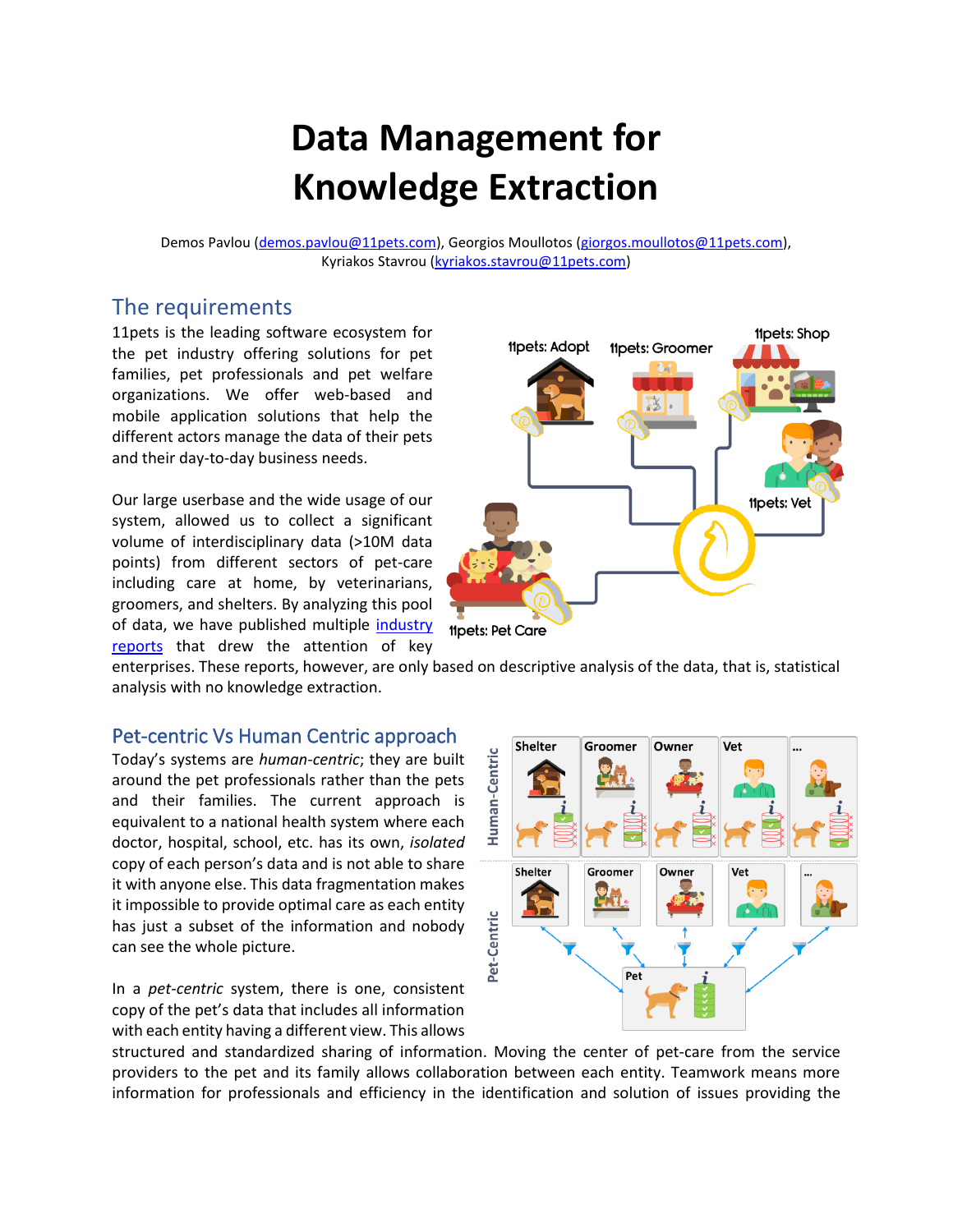breakthrough the industry needs. Imagine a pet that had an allergic reaction while in the shelter and its new vet is not aware. It is only in a pet-centric system that continuity is guaranteed and professionals have access to all the necessary information.

11pets was the first to introduce the pet-centric approach to the industry and is today the most widely used digital pet-care platform. The 11pets platform enables collaboration at every level considering all privacy constraints. Professionals and families select which data they will share, with whom, and for how long. Each time we release a new product and cover another sector of the industry, we enrich our data not only with additional information but also, with additional parameters.

#### Knowledge extraction using pet-care data

Machine learning and knowledge/intelligence extraction are widely used today in a variety of areas, including healthcare, security, transportation, risk detection, risk management, etc. [\[ref\]](https://www.upgrad.com/blog/data-analytics-applications/). The field had major contributions in the areas of self-driving cars, natural language translation, and healthcare [\[ref\]](https://www.cio.com/article/3564694/healthcare-analytics-success-stories.html). It is a field that is growing rapidly and each day is applied to more real-life problems.

Recently, there have been several efforts on using data analysis for the pet industry [\[ref,](https://dl.acm.org/doi/abs/10.1145/3305160.3305164) [ref\]](https://www.computerweekly.com/news/252490238/CDO-interview-Pets-at-Home-uses-data-analytics-to-further-petcare-ecosystem). However, these studies cover only one pet-care sector at a time as their datasets are limited to it. As explained already, modern pet-care involves different sectors that collaboratively care for each pet. The pet-centric nature of the 11pets platform allows all these care providers to work together by centralizing the data management. This, in turn, enables having composite, consistent and coherent interdisciplinary data from different sectors, making it unique. An example of a study that is only enabled by this pet-centric approach is the identification of the relationship between the care a pet receives at the groomer and any skin allergies later treated by a veterinarian.

Role-Based Access Control (RBAC) in multitenant environments where a tenant can have multiple users with different roles is not a sufficient solution for us, since we require to Service Level Agreements (SLA) to control the features that are permitted by a user as well as finer control over actions because we want to allow users to create additional roles on a per tenant basis, thus limiting the functionality they expose to their employees based on their business needs.

The requirements are as follows:

- A user with a single account can have access to multiple projects, e.g., a shop and a groomer
- A user can have different roles in different projects
- A role can perform only a limited set of functions in the system and see only a limited amount of information.
- A project can have only a subset of the functionality of the system, which is defined by the Service Level Agreement that is mandated by the subscription type.

## Database design

The Entity Relationship Diagram below shows the most important parts of the database design implemented to satisfy the requirements. A Project (tenant) has multiple Users, and each User can belong to a role for the specific project, allowing users to belong to multiple projects with different roles. A project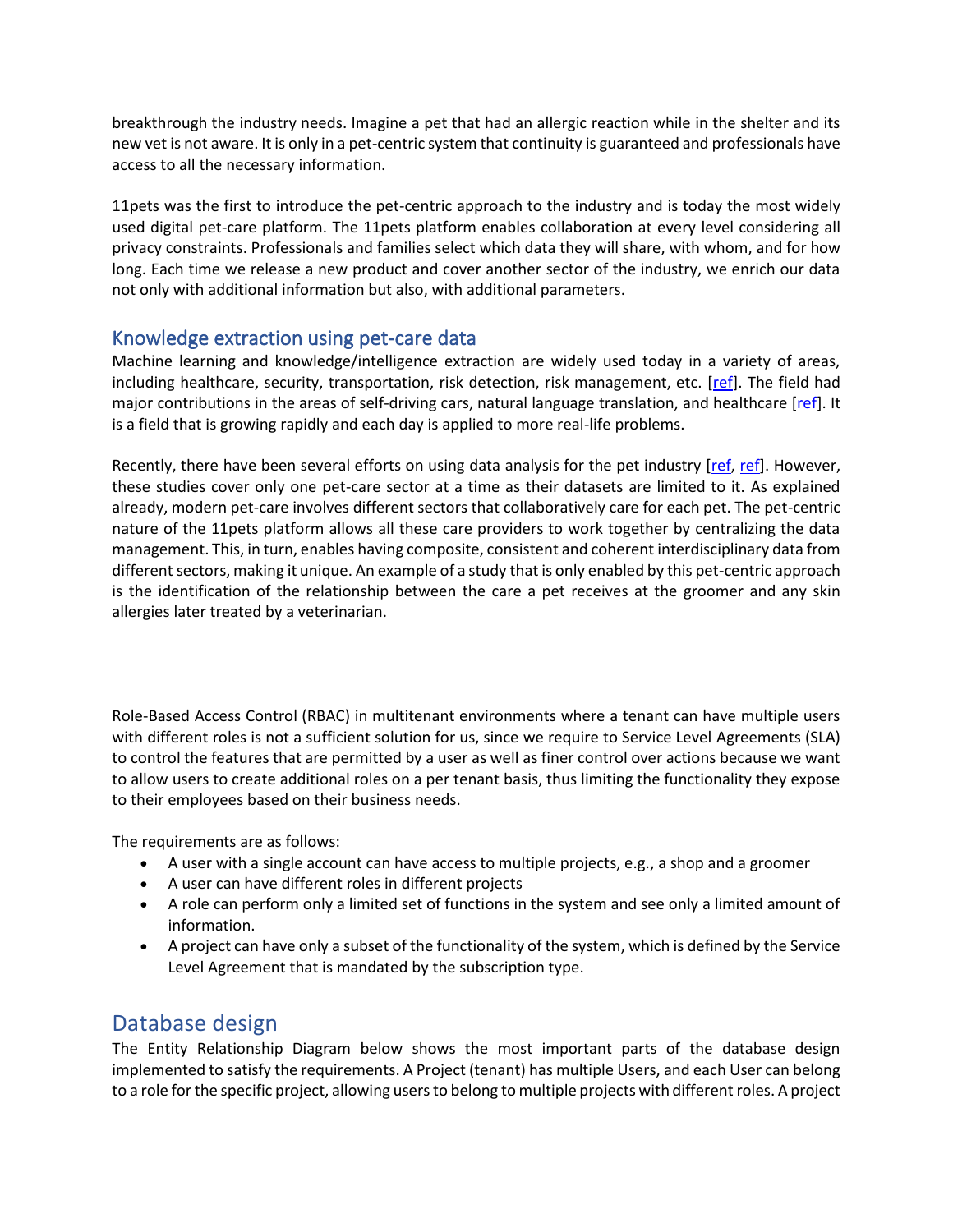has multiple SLAs based on the subscriptions of the tenant. Actions are used to give permissions on sub processes of the system. These sub processes could be an API endpoint or a message handler. Actions are grouped into Action Categories to compose features of the platform. A role can have multiple Action Categories assigned. Finally, an Action Category can have UIModules, UIMenus and UIElements assigned that are used by the front-end to construct the dashboard of the user based on the permissions he/she has.

# Administration of permissions

The system exposes all available Actions to the administrator. An Action could be the name of the request or an arbitrary string depending on the conventions used in the project.

The administrator can group Actions into ActionCategories, for example the ActionCategory ManageInvoices can include Actions RetrieveInvoices, RefundInvoices, GenerateReport, while the ActionCategory ViewInvoices could include only RetrieveInvoices. Using ActionCategories the administrator can create meaningful groups of permitted actions that meet the business needs for the features offered by the platform.

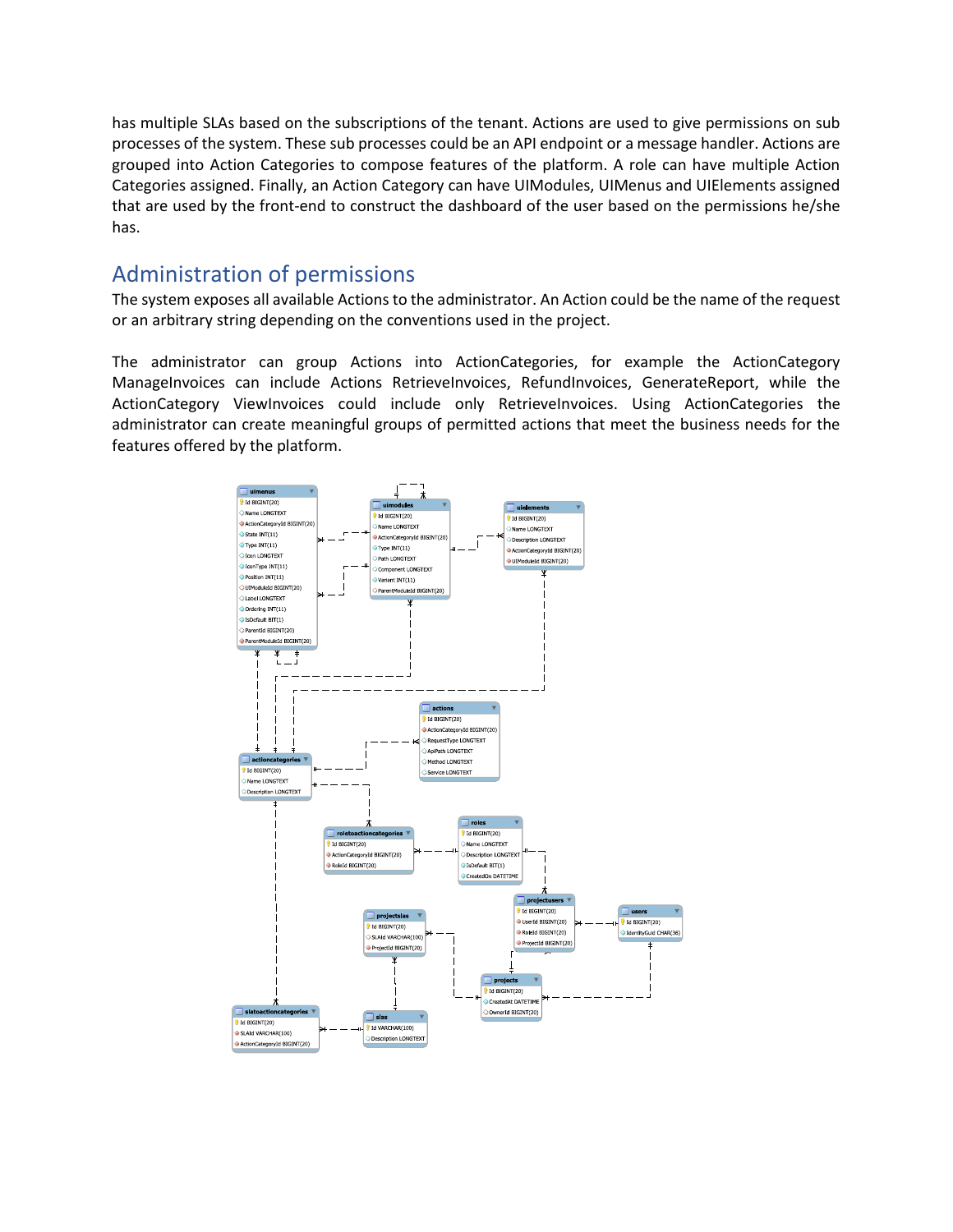An ActionCategory can be assigned to Roles. For example a Role Manager can have ManageInvoices while a Role Employee can have access to ViewInvoices, or no access at all.

Roles can be used to assign fine-grained permissions to users for a project. When a User is assigned to a project a Role must be provided.

A SaaS platform must have the ability to limit access to features based on the SLA of the subscription of a tenant. Each SLA has a set of permitted actions assigned to it.

Consider a platform that offers a Basic and a Premium Plan. The Premium Plan allows the GenerateReport Action while the Basic plan does not. We need to ensure that the Role Manager cannot GenerateReport even though it is permitted by the Role. This can be achieved by calculating the intersection of the set of permitted actions defined in the Role and the set of permitted actions assigned by the SLA.

## Permission checks

Permissions are usually a cross-cutting concern for an application. In our case we use pipelines of filters to enforce permissions. In projects where Mediator pattern is used, we register a pipeline step that for every message we check if the permission exists, otherwise we return an error. In projects using ASP.Net

MVC we could define an action filter that checks based on the route or method name.

Blocking actions in the backend is sufficient to guarantee that users cannot perform undesired actions. To provide a good User Experience (UX) we need to either hide elements on the UI or be able to disable them. When building a Single Page Application (SPA) the client-side code needs to be aware of the restrictions imposed by



permissions to adapt to what each user can do.

Pets.Platform.Permissions provides a solution that allows to calculate UI Menus, Routes and accessible UI Elements based on the access level of the user. The backend should provide the client-side code with a set of Routes, Menus and Elements that can be used to construct the correct dashboard. It is the responsibility of the front-end to provide a good UX.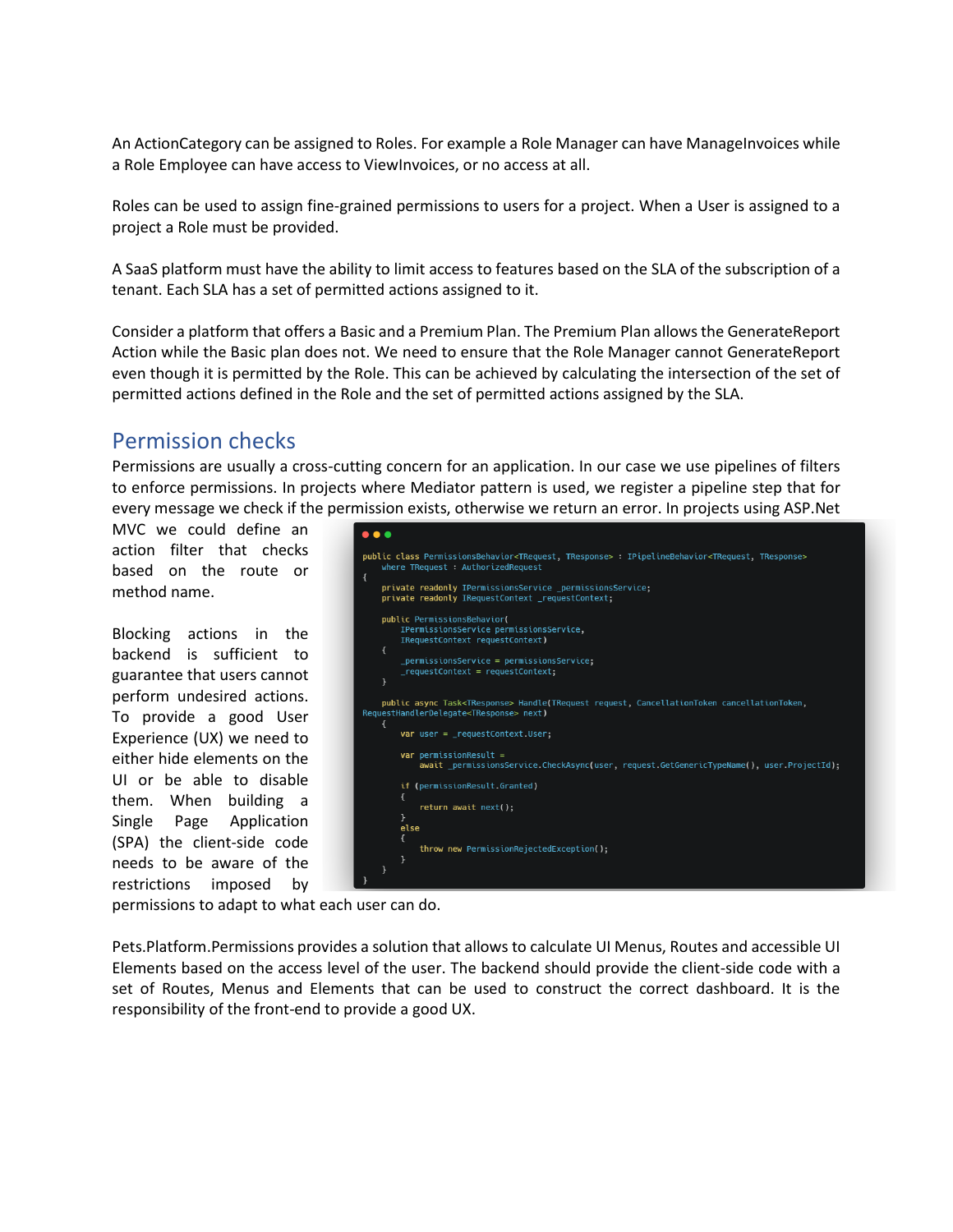A UIModule has a coarse scope and is mainly used to guard pages. The UIModule is assigned an ActionCategory and can only be accessed if the user is permitted based on Role and SLA. The Front-end can then display the normal page or a forbidden message if the user accesses the route. In our dashboards using react-router we use the following guard to avoid registering them.



UIMenus can control the sidebar or navbar menus of the dashboard. The backend provides a tree of MenuItems which can be used to build the correct menus for the user.

Finally, UI Elements can be used for find-grained control for buttons, or sections in the page. For example, the GenerateReport button can be disabled or hidden if the user does not have the appropriate permissions. A guard like the following could be used to ensure that an element is hidden.

### Performance

Performance is always a concern. With a traffic of thousands of users, we need to reduce the number of round trips to the database for permission checks. Permissions do not change very often which makes them a  $\}$ ; good candidate for caching. We



implemented a provider class that reads the required records from the database and caches them in memory to perform the checks faster.